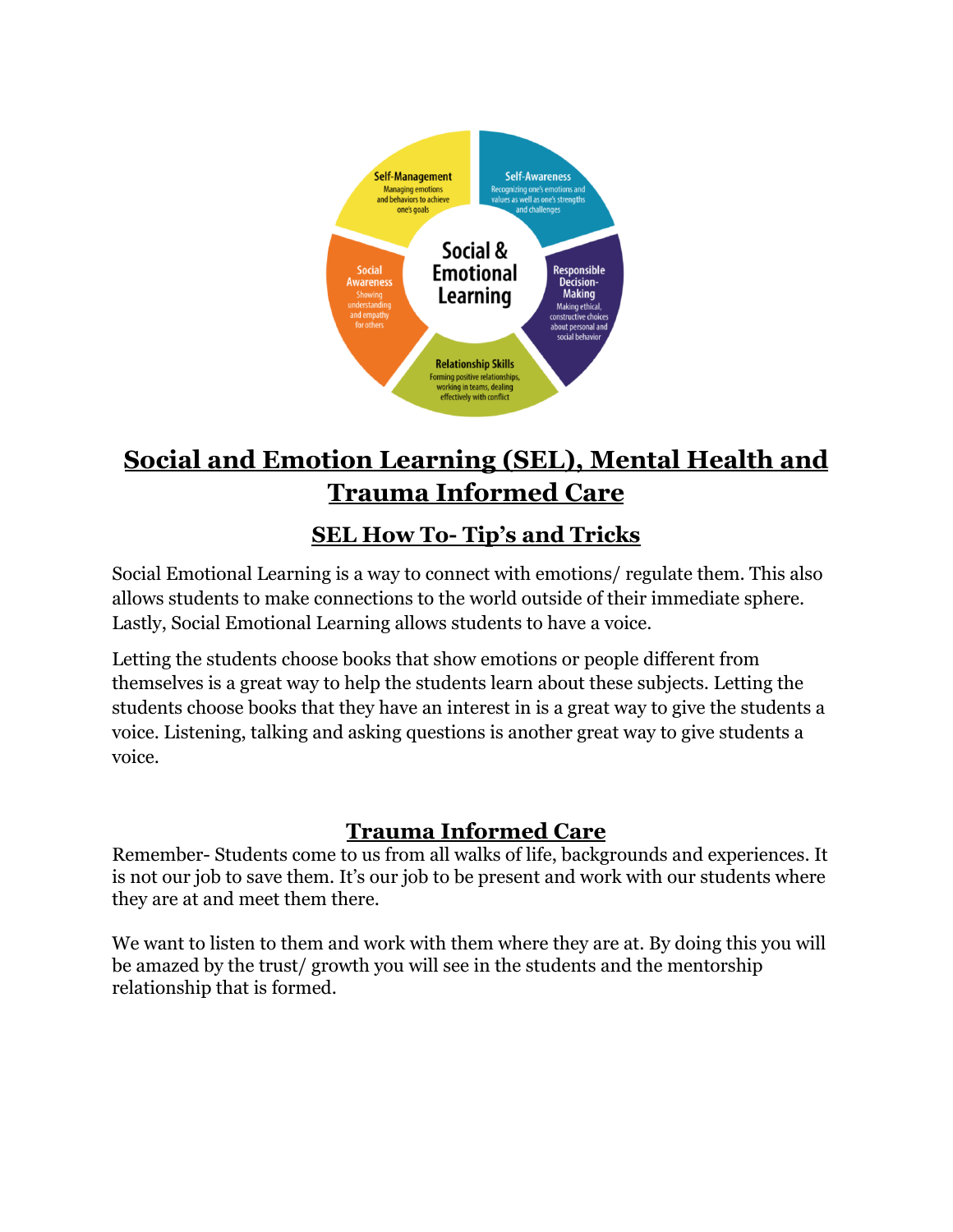#### **Relationship between thought, emotion and behaviors**

Something can happen during the day to trigger thoughts. These events usually have nothing to do with the mentoring session. They can happen during the school day or before going to school.

#### **1) Thoughts**

#### **2) Emotions 3) Behavior**

These thoughts can trigger emotions These emotions can trigger behavior

With this in mind don't take something personally if your student is not seeming to be themselves on a given day. Something could have happened before coming to program or school that they are working through. They may or may not know they are working through emotions. Students at this age don't necessarily know they are having reactions to emotions or how to identify them.

### **Mental Health Tips**

Self care reminder- remember to take care of yourself first so you can take care of others. Try to take a few minutes everyday to do something you enjoy doing. You will be surprised how doing something for yourself will improve your outlook on life.

Mentoring helps students know that someone outside of their families is there for them. This can help to improve the mental health of students with even the best mental health. By asking questions and being there for your students, mental health and self-esteem will improve.

These tips are to help get an understanding for where your students are on a singular individual day. You can let your site coordinator know if there is something you feel you should or want to share but not necessary unless you deem the student in danger.

Share the positive and negative things. Your site coordinators want to know it all.

Due to the events that are happening in our society and world you might hear more concerning things from your students than prior to the pandemic. This is ok and totally normal… your students might want to talk. Just remember to listen.